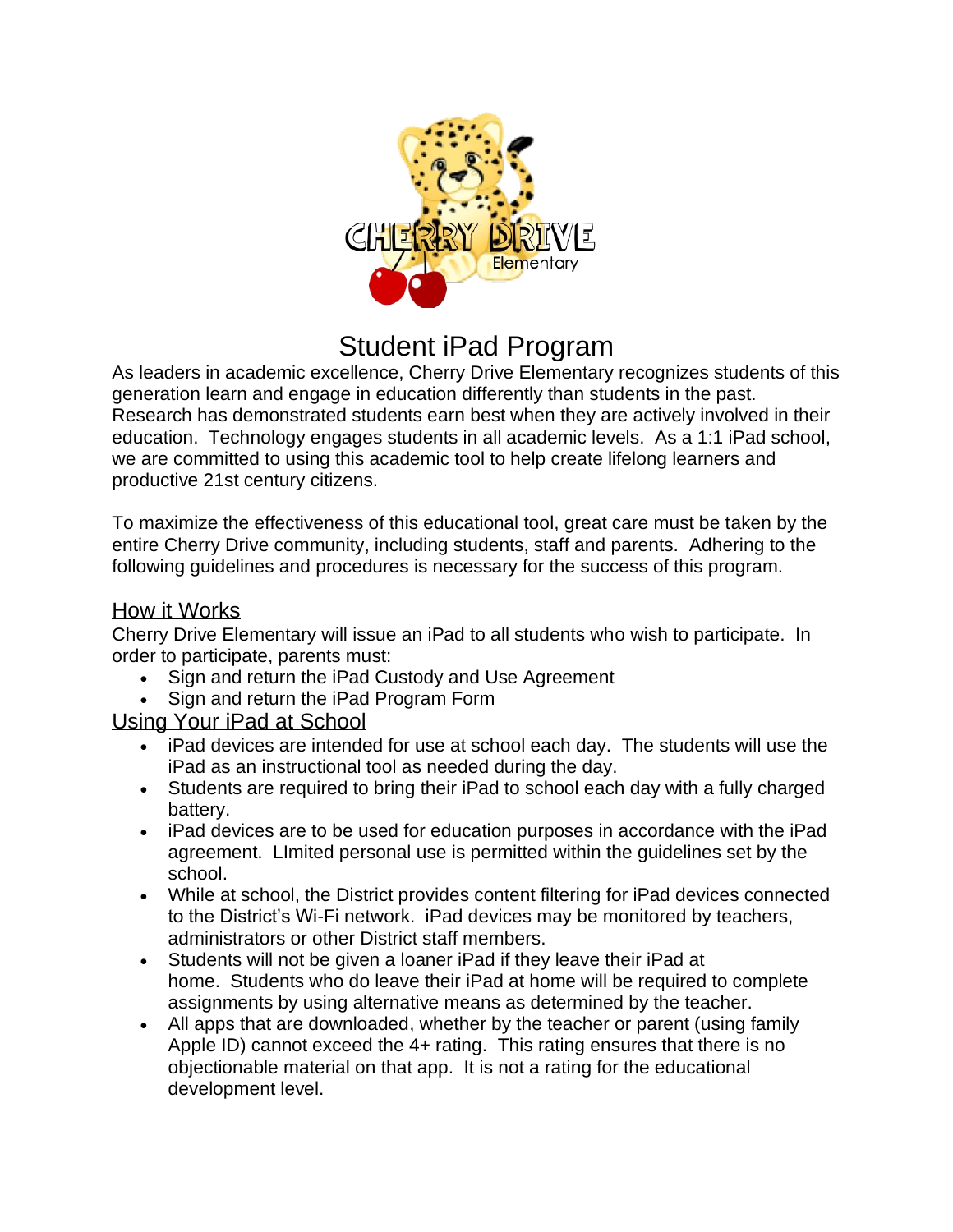- The lock screen of every student's iPad must be their face and their name.
- Wallpaper can be determined by the student as long as it meets District guidelines.
- Students will be able to save files directly to the iPad. However, files for instructional use should be backed up to the students Google Drive Account. Only school related data should be placed in the Google Drive Account. Students may use a personal Google account to back up personal files (i.e., pictures). If an iPad is experiencing a technical issue, it is likely to need a reset, which will destroy all local data that is not backed up.
- Students should avoid using the iPad in areas, which may lead to damage or theft.
- During the school day students are prohibited from playing games, unless directed by a teacher.
- Chat rooms are not to be accessed, unless directed by the teacher.
- The use of the internet at school is a privilege, not a right, and inappropriate use may result in suspension or termination of user privileges.
- Students will be required to provide access to any iPad, computer and/or accessories that they have been assigned upon the schools request.
- As with all recording devices, it is best practice and common courtesy to ask permission before recording any individual or group. Students must obtain school permission to publish a photograph, video or audio recording of any school day activity.
- iPad devices are never to be taken into a bathroom.
- If the instructional tool does not have enough storage to download instructional apps, students will be instructed to remove personal apps, pictures, videos, etc.

## Using Your iPad at Home

- Homework will be assigned online and the iPad serves as an educational tool to complete these tasks at home.
- With parent permission, students are allowed to add wireless networks to their iPad.
- The District does not provide internet access for home use. Comcast offers low cost internet service to eligible families. Please contact our office for more information.
- The iPad devices are set up to use the District's content filter only when they are used at school. Parents/guardians will need to closely monitor all iPad use when away from school.
- Parent/Guardian monitoring of iPad use is highly recommended.
- Parents/Guardians will need to set up parental restrictions for home use.

## Damage or Loss of the iPad

- Never leave your iPad unsecured. Each iPad has several identifying labels (i.e. District Identification label, serial number). Under no circumstances may you modify, remove or destroy these labels.
- All willful or accidental damage to the iPad is subject to possible charges up to \$300.
- If a student's iPad is lost or believed to be lost or stolen, Cherry Drive Elementary staff should be alerted as soon as possible (email your child's teacher).